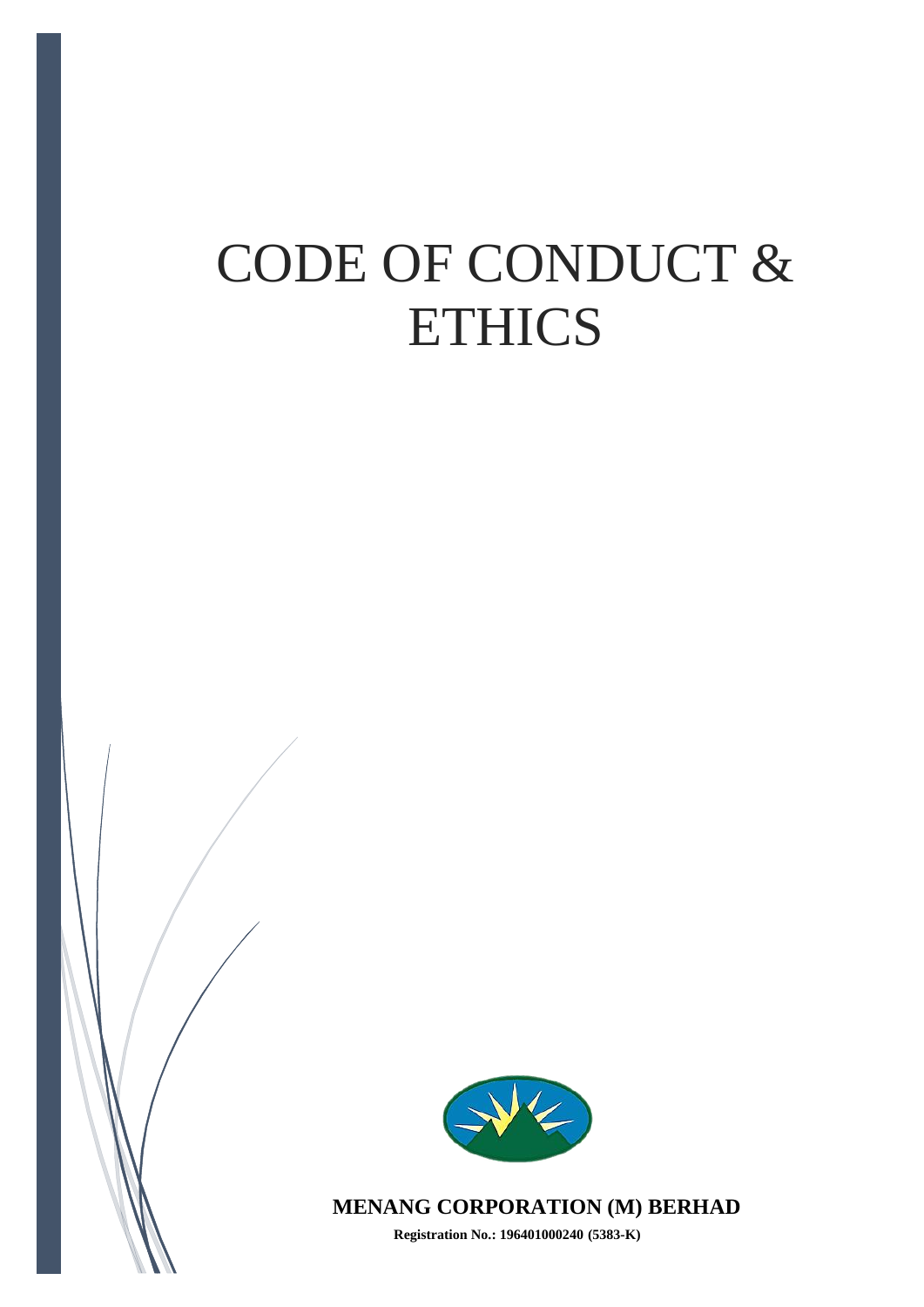# **TABLE OF CONTENTS**

#### **PART 1 : OVERVIEW**

- 1.0 Objective
- 2.0 Responsibility & Compliance with the Code
- 3.0 Amendments to the Code

#### **PART 2 : CODE OF CONDUCT**

#### **SECTION A - Workplace Culture & Environment**

- 4.0 Workplace Environment
- 5.0 Working Conduct

#### **SECTION B - Company Information & Assets**

- 6.0 Data Integrity & Data Protection
- 7.0 Proprietary & Confidential Information
- 8.0 Publications
- 9.0 Protection & Use of Company Assets & Resources

#### **SECTION C - Dealing with Third Party**

- 10.0 Business Conduct
- 11.0 Authority Limit
- 12.0 Conflict of Interest
- 13.0 Disclosure of Related Party
- 14.0 Bribery & Corruption
- 15.0 Gifts, Entertainment and other Benefits
- 16.0 Money Laundering
- 17.0 Insider Trading
- 18.0 Accountability & Compliance with Laws
- 19.0 Whistleblowing

#### **SECTION D - Code of Ethics for Company Directors**

- 20.0 Corporate Governance
- 21.0 Responsibility towards Stakeholders & Employees
- 22.0 Social Responsibility & Sustainability

#### **APPENDIX**

Declaration by Employee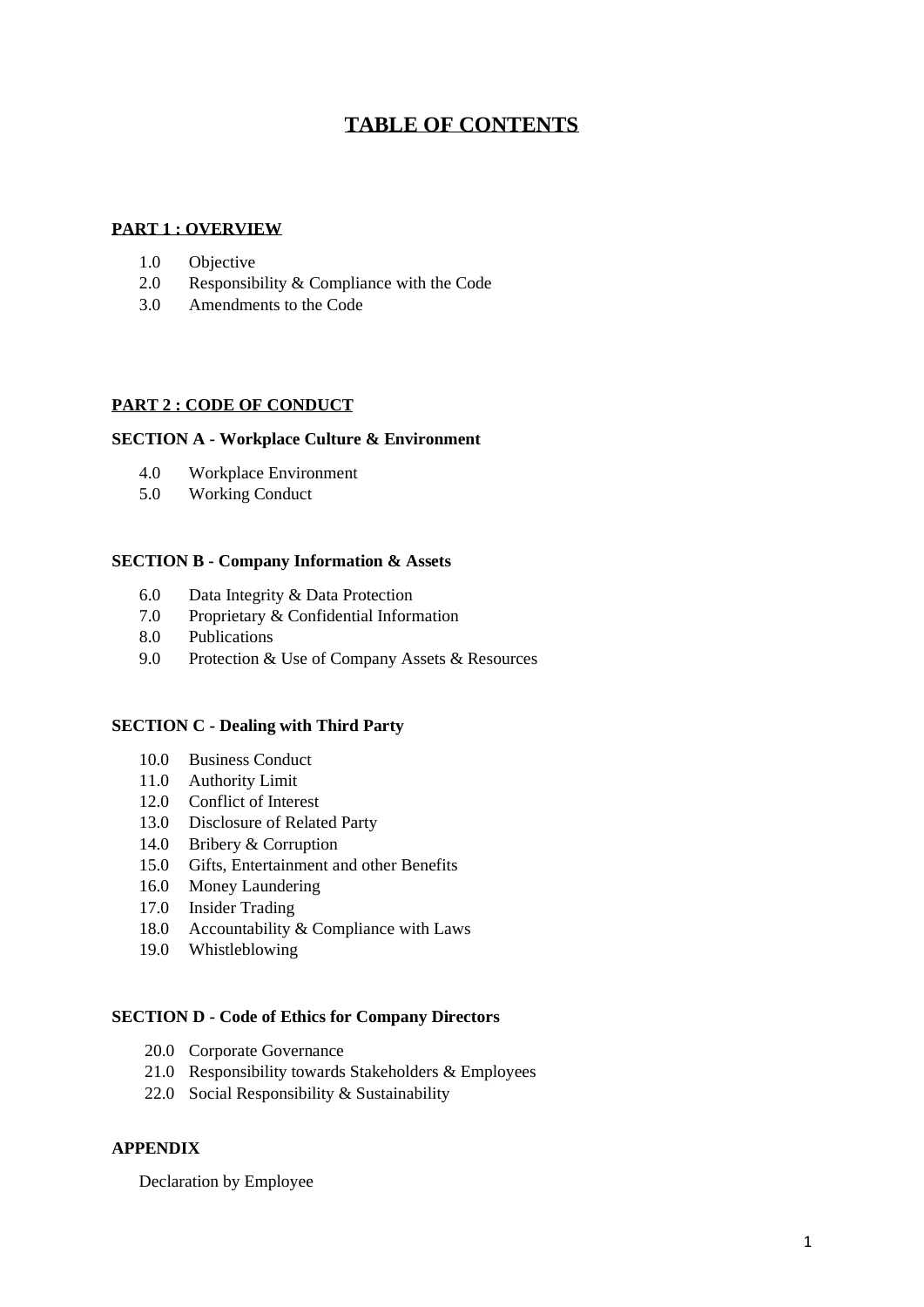# **PART 1 : OVERVIEW**

#### **1.0 OBJECTIVE**

This Code of Conduct and Ethics ("**Code**") sets out the principles that guides the Directors and all Employees of Menang Corporation (M) Berhad (the "**Company**") and its subsidiaries (collectively, "**Menang Group**") in defining ethical standards and conduct at work and when dealing with third parties.

This Code is not intended to be exhaustive, and there may be additional obligations that the Directors and the Employees are expected to behave or conduct when performing their duties. For all intents and purposes, all the Directors and the Employees shall always observe and ensure compliance with all applicable laws, rules and regulations to which they are bound to observe in the performance of their duties.

#### **2.0 RESPONSIBILITY & COMPLIANCE WITH THE CODE**

This Code is applicable to all Employees, including full time or permanent employees, employees on probation or contract and part-time or temporary staff ("**Employees**") and Directors of Menang Group. It is the responsibility of every Employee and Director to read, understand and act in accordance with the policies, principles and guidelines detailed in this Code and any update or amendment which may be issues from time to time by the Company. Unawareness of the existence of this Code will not be accepted as an excuse for its breach.

It is also the Employees' responsibility to report violations or suspected violation of this Code and the support the implementation of this Code. Any clarifications, violation or suspected violation may be addressed to the Chairman of the Board or Senior Independent Director (in the case of any Director) and to the Company's Head of Human Resources Department or Employee's Head of Department (in all other cases) or such other officers designated by the Company from time to time.

Non-compliance with this Code will be treated seriously and may result in disciplinary action, including the possibility of suspension or termination and if warranted, legal proceedings against the Employee. Violation of applicable laws may subject Employee to civil and/or criminal penalties imposed by a governmental agency or a court, in addition to disciplinary action.

This code is to be read and applied in conjunction with all other related or applicable policies, procedures and guidelines of Menang Group.

All business partners, stakeholders, third parties (which includes vendors, consultants, contractors etc.) and external representatives of the Company should act consistently with this Code when representing Menang Group or working with us.

#### **3.0 AMENDMENTS TO THE CODE**

The Company reserves the right to amend, delete or augment any provisions in this Code as and when it deems necessary. Employees will be informed of any updates or amendments to the Code.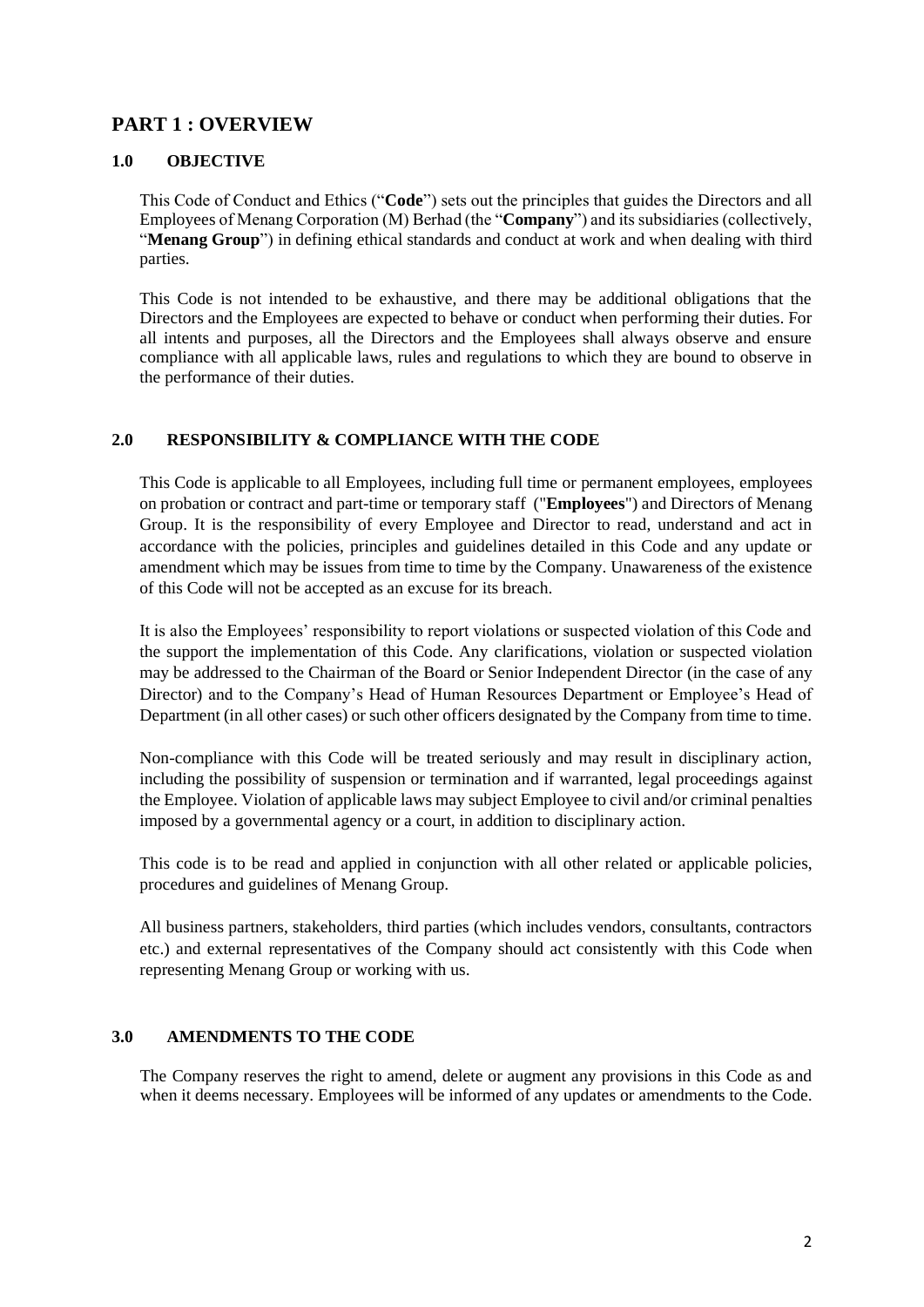# **PART 2 : CODE OF CONDUCT**

#### **SECTION A - WORKPLACE CULTURE & ENVIRONMENT**

#### **4.0 WORKPLACE ENVIRONMENT**

Menang Group upholds the principle of equal opportunity and non-discrimination and fair treatment to all in the Company. Employees must strive to maintain a healthy, safe and productive work environment and create a workplace where everyone is treated with mutual respect and fosters good working relationships and avoid any other factors that are unrelated to the Company's legitimate business interests.

#### **5.0 WORKING CONDUCT**

- a) Employees are expected to conduct themselves in a professional, pleasant and cooperative manner and treat others with respect and courtesy. Employees are to abide by the Company's Staff Employment Policy Handbook and all other relevant company policies.
- b) Employees shall avoid any conduct in the workplace that creates, encourages or permits an offensive, intimidating or inappropriate work environment including, but not limited to:
	- i. Threats or comments that contain discriminatory or harassment elements;
	- ii. Unwelcome sexual advances;
	- iii. Violent behaviour or actions;
	- iv. Misuse or abuse of position of authority;
	- v. Actual or attempted theft, fraud or dishonesty;
	- vi. Inappropriate dressing in violation of the dress code or policy of the Company;
	- vii. Possession of weapons of any type; or
	- viii. Use, possession, distribution or sale of illegal drugs, alcohol or any prohibited substance, except for approved medical purposes.
	- ix. Gambling in the office premises or any other illegal activity;
	- x. Wilful insubordination or disobedience or negligence whether alone or in combination with others to any lawful and reasonable instruction of a superior of the Company;
	- xi. Any gross immoral, indecent or disgraceful conduct.
- c) This may occur but are not limited to the following communication manner, places or situations:
	- i. Any form of communication including verbal, non-verbal, written, physical action or through digital or electronic means towards colleagues, superiors, stakeholders, business associates, service providers and the general public.
	- ii. Within the office premises or in the course of work assignments outside the workplace including at work-related functions or travels and training sessions or seminars.
	- iii. In any public forum or social media.
- d) Employees may refer to the *Staff Employment Policy Handbook* for further information and guidance.
- e) Directors may refer to the *Board Charter* for further information and guidance.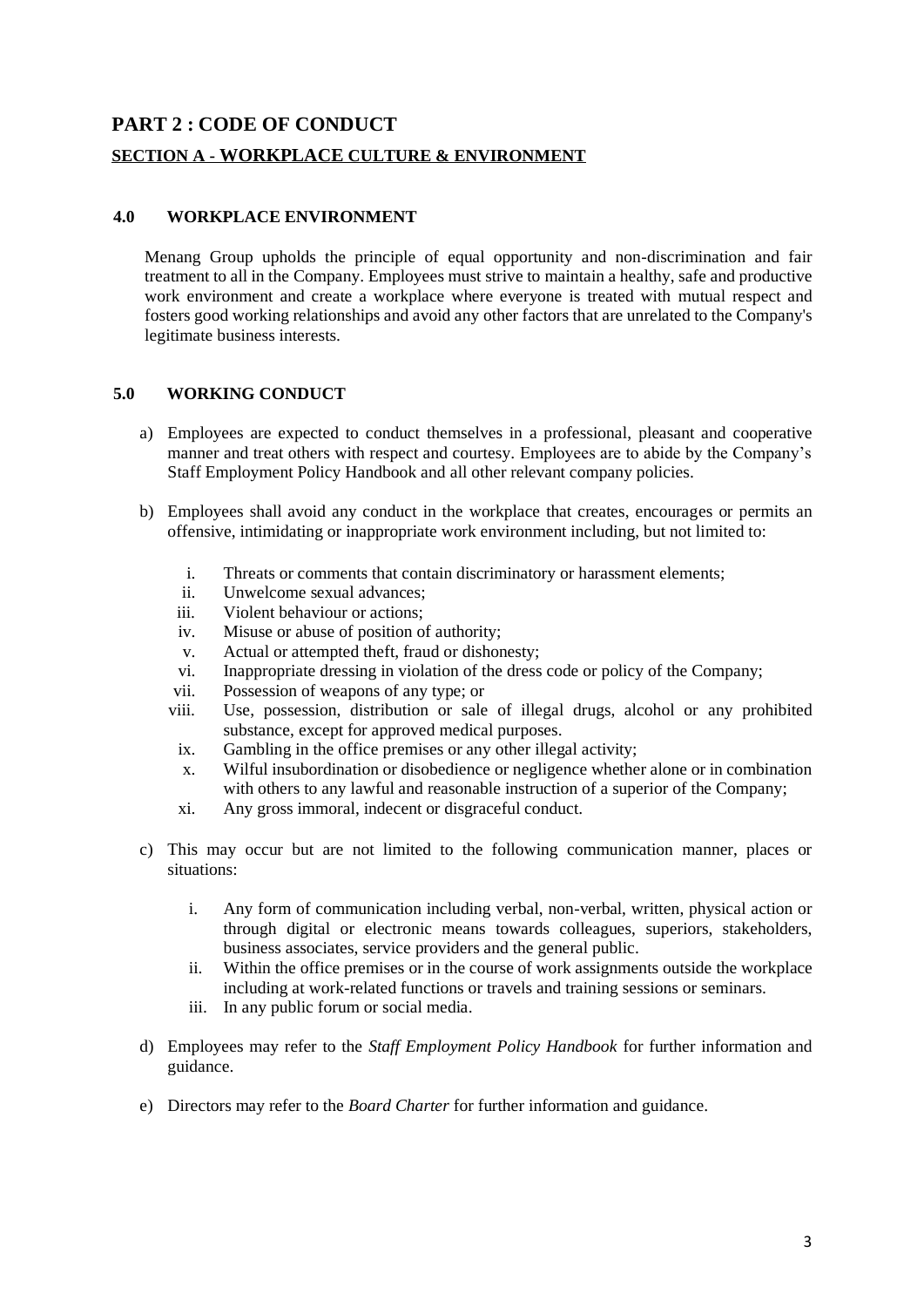# **SECTION B - COMPANY INFORMATION & ASSETS**

#### **6.0 DATA INTEGRITY & DATA PROTECTION**

Employees shall record and report all information accurately and with integrity in a timely manner. Records shall be managed securely in line with their importance and in compliance with all legal, tax, regulatory, accounting and other business retention requirements as required by the laws in the Country.

# **7.0 PROPRIETARY & CONFIDENTAL INFORMATION**

Directors and Employees are required protect and exercise every precaution to safeguard any information of a confidential and sensitive nature relating to Menang Group which is acquired in the course of their employment, and are strictly prohibited from disclosing such information to any person, unless the disclosure is duly authorized or legally mandated. This obligation shall continue beyond the termination of employment.

In the event that a Director or Employee knows of material information affecting Menang Group which has not yet been publicly released, the material information must be held in the strictest confidence by the Director or the Employee involved until it is publicly released.

#### **8.0 PUBLICATIONS**

Employees are not permitted to publish or distribute in any written or printed form containing information relating to the Company without prior written approval of the Company. This includes publication on Social Media, press interviews or public statements, articles, books, periodicals, leaflets, brochures etc.

#### **9.0 PROTECTION AND USE OF COMPANY ASSETS & RESOURCES**

Menang Group provides its Employees with a variety of resources and assets to facilitate their work. Employees shall safeguard and make proper and efficient use of these assets and resources in compliance with all applicable laws, company policies and licensing agreements and take all necessary steps to prevent loss, damage, misuse, theft, fraud or destruction of Menang Group assets and resources.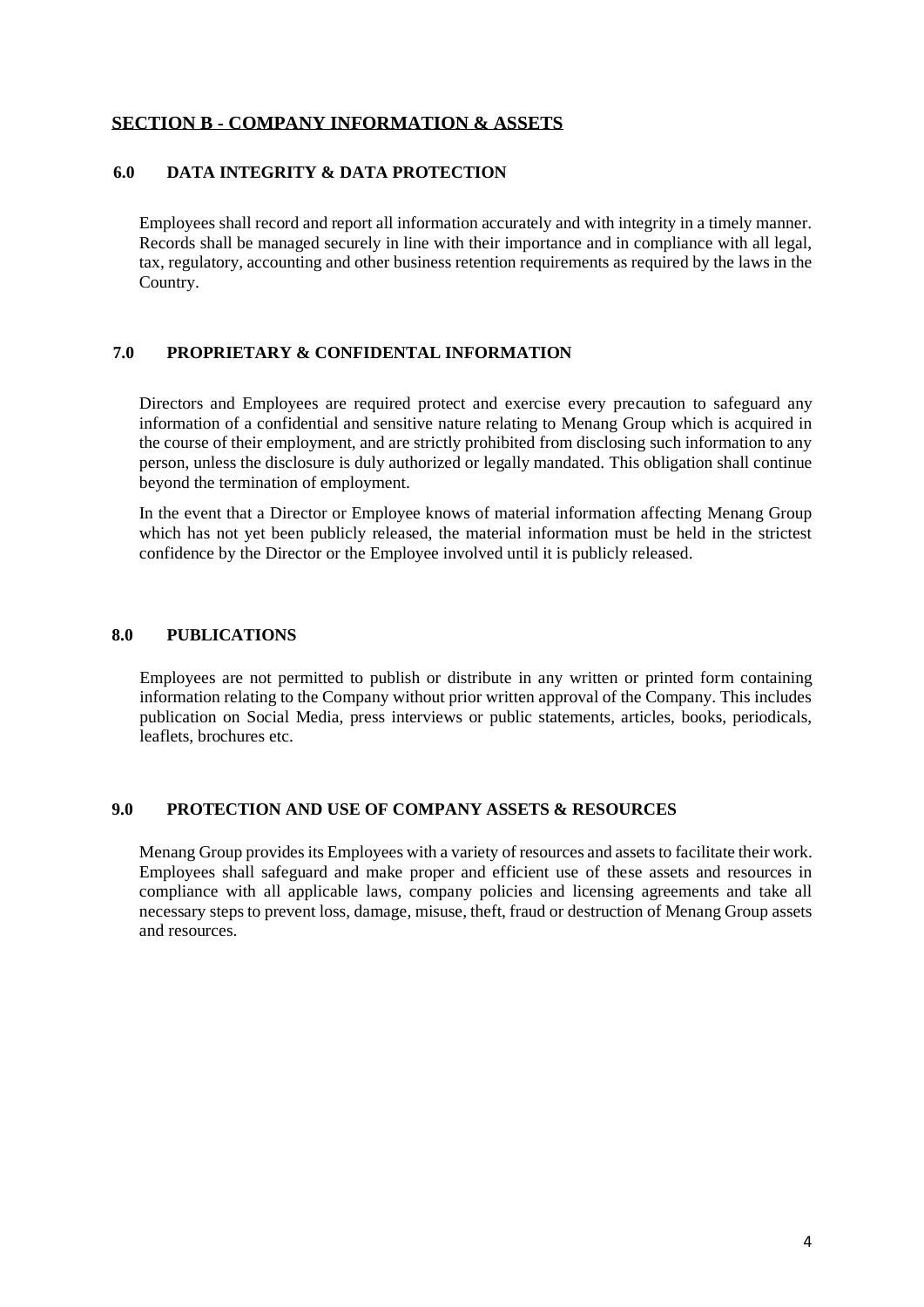# **SECTION C - DEALING WITH THIRD PARTY**

#### **10.0 BUSINESS CONDUCT**

In dealing with External Parties which includes business partners, investors, vendors, consultants, government bodies, media or any other stakeholder, the Company expects its Directors and Employees to hold themselves to the highest standards of conduct, ensuring at all times to adhere to relevant laws, rules, regulation and policies including those set out in this Code.

#### **11.0 AUTHORITY LIMIT**

Employees are expected to be aware of and adhere to the Company's defined delegation of authority guidelines and processes for key functions and commitments and its limits of authority. Commitments that bind the Company shall only be made by Employees who are authorised to do so and in accordance with established limits of authority guidelines. It is not acceptable for Employees to make any business commitments whether oral or written that contradict established guidelines and which create a new agreement or modify an existing agreement without proper approval consistent with the limits of authority guidelines.

#### **12.0 CONFLICT OF INTEREST**

The Directors and Employees have an obligation to act in the best interest of Menang Group at all times. Directors and Employees should avoid involving themselves in situations where there is real or apparent conflict of interest between them as individuals and the interest of Menang Group that may affect or influence their judgement in the discharge of responsibilities. Directors and Employees must not use their positions or knowledge gained directly or indirectly in the course of their duties or employment for private or personal advantage (directly or indirectly).

If a Director or Employee at any time thinks that he or she may have a potential or actual conflict of interest, they are obliged to disclose the conflict promptly to the Chairman of the Board (in the case of any Director) or the Company's Head of Human Resources Department or Employee's Head of Department (in all other cases) so as to determine the existence and seriousness of the conflict. When in doubt, Employees shall adopt the highest standard of conduct.

#### **13.0 DISCLOSURE OF PERSONAL RELATIONSHIPS**

Employees shall disclose to the Company of any personal relationships that may affect the Company or cause any potential conflict of interest. This would include any personal relationships between employees of the Company or those that provides any form of goods or services direct or indirect to the Company, or is a competitor, vendor, business partner, contractor or consultant to the Company.

In such cases, Employees are expected to exercise extra caution in their communication and conduct to ensure the security and confidentiality of information important to the Company and protect the best interest of the Company.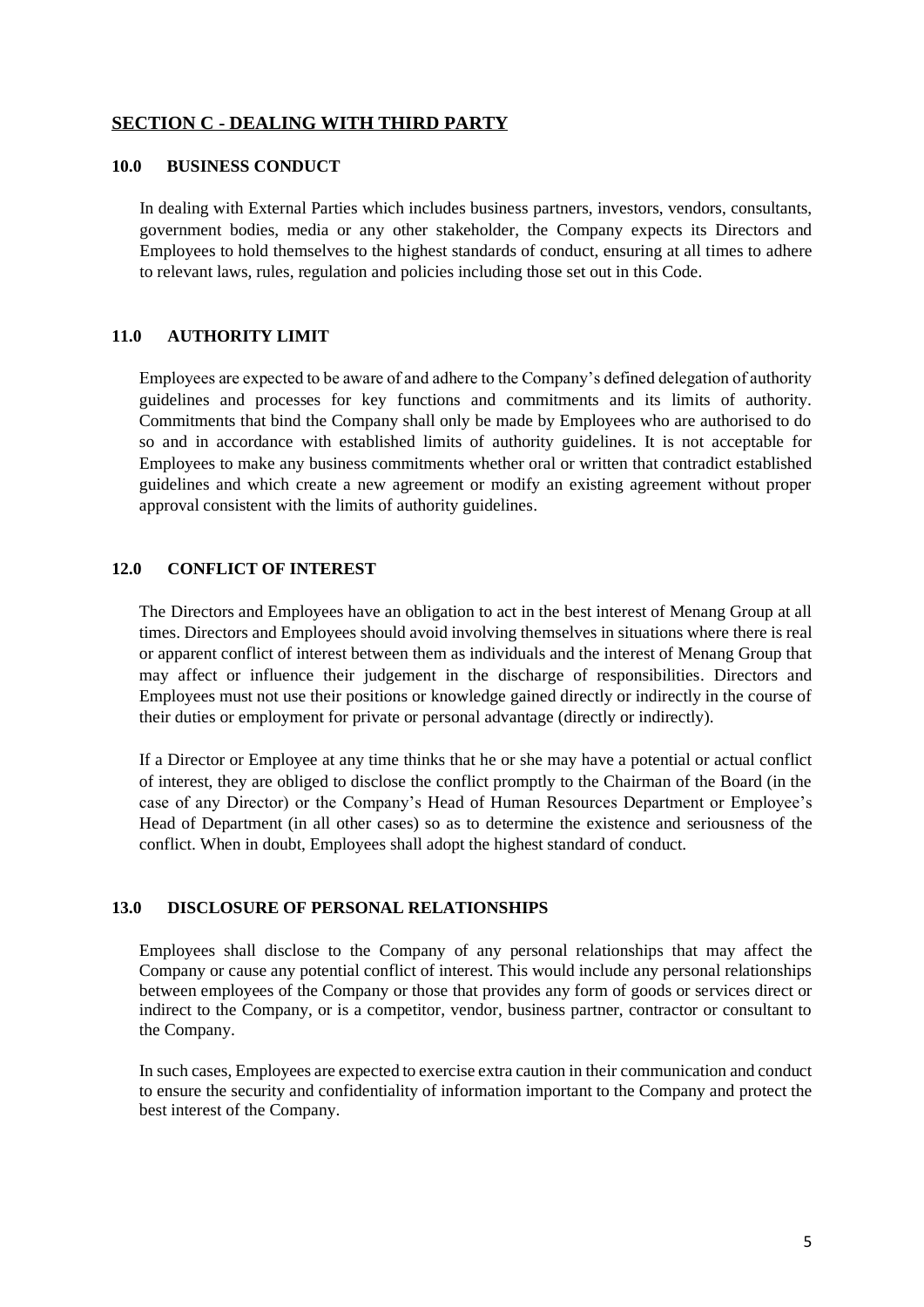#### **14.0 BRIBERY & CORRUPTION**

Employees are prohibited from offering, giving, solicit or accept bribes in order to achieve business or personal advantages for themselves or others or engage in any transaction that contravene any applicable anti-bribery or anti-corruption laws.

Employees shall be cognisant of the fact that bribes may be in any form, monetary or otherwise including but are not limited to unauthorized remuneration such as referral fee, commission or other similar compensation, material goods, services, gifts, business amenities, premiums or discounts of an inappropriate value or of an unreasonable level or that are not generally offered to others or that are prohibited by law or may reasonably be viewed as having crossed the boundaries of ethical and lawful business practice.

Prior to giving or accepting any business amenity or other gifts (in whatever form or value), employees shall assess the appropriateness of their actions by assessing if the action could influence or could reasonably give the appearance of influencing the business relationship with the Company.

Menang Group shall conduct periodic checks and risk assessments to identify the bribery and corruption risks affecting the business and assess effectiveness of controls in prevention of such risks in line with Section 17(A) under the Malaysia Anti-Corruption Commission Act, 2018.

#### **15.0 GIFTS, DONATIONS, ENTERTAINMENT & OTHER BENEFITS**

As a general rule, Employees are discouraged from giving or accepting gifts, entertainment and other benefits to or from business partners. Notwithstanding this, the Company recognises that the occasional acceptance or offer of modest gifts and entertainment may be a legitimate contribution to good business relationships.

The following rules and guidelines shall be observed:

- a. The purpose of the gifts, entertainment and other benefits received or given shall never influence or appear to influence any business decision or gain an unfair advantage.
- b. The situation in which the gifts, entertainment and other benefits is received or given should not be in connection with contractual negotiations, tender awards or similar situations.
- c. Corporate gifts given must be authorized and within limits set by the Company.
- d. Employees shall report all gifts received to their respective Immediate Superiors or Head of Department for further advise.

#### **16.0 MONEY LAUDERING**

Money laundering is the process of concealing the identity of proceeds from unlawful activities to convert "dirty" money to a legitimate source of income or asset. Money laundering is an offence under the Anti-Money Laundering and Anti-Terrorism Financing Act in Malaysia.

Employees should always ensure that they are conducting business with reputable sources for legitimate business purposes and with legitimate funds. Employees are expected to be mindful of the risks and to raise any suspicious transactions to the Employee's Head of Department or such other officers designated by the Company.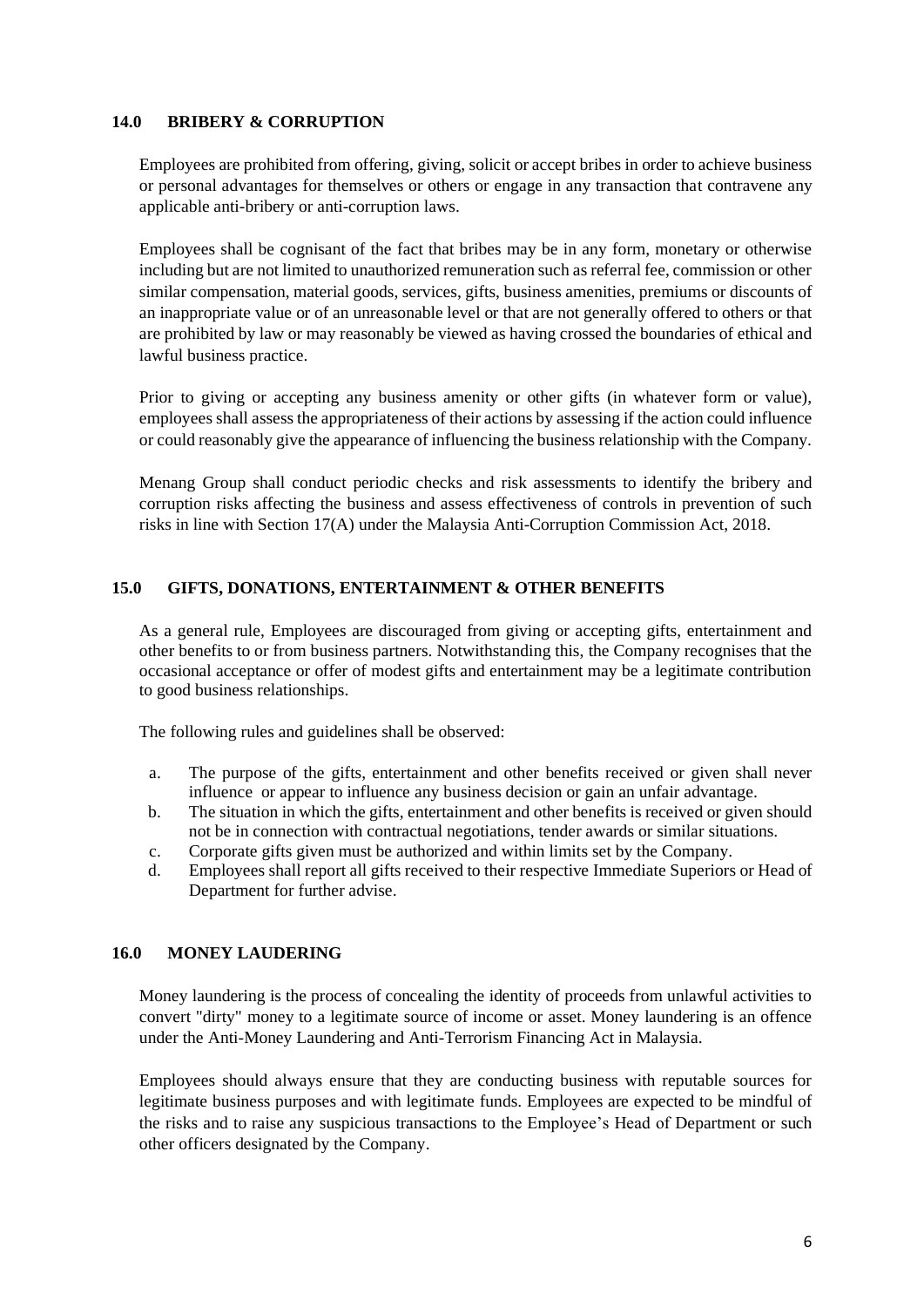#### **17.0 INSIDER TRADING**

Employees who are in the possession of market sensitive information are not allowed to trade in securities of the Company or the shares of another listed company if that information has not been made public. In the context of Malaysian law, insider trading is an offence defined under the Capital Market and Services Act 2007.

Further, Employees shall not disclose such price sensitive information to any third party or encourage any other person to deal in price-affected securities. If unsure, Employees shall consult their respective Head of Department of the status of the information held by them.

# **18.0 ACCOUNTABILITY & COMPLIANCE WITH LAWS**

Menang Group is committed to conducting business in the proper way, by acting ethically and consistently with this Code, its policies and all applicable laws, rules and regulations. Employees have a continuing obligation to familiarise themselves with applicable laws relating to their job responsibilities and Menang Group policies.

Employees are expected to take responsibility for their actions and decisions and to always follow reporting lines to facilitate effective resolution of any problems and be aware to ensure that they do not exceed the authority of their position.

#### **19.0 WHISTLEBLOWING**

The Company has put in place a *Whistleblowing Policy & Procedures* to uphold the highest standards of professionalism, integrity and ethical behaviour in the conduct of its business and operations. The provision, protection and procedure of the Whistle Blowing Policy for reporting of the violations of the Code are available on the Company's website (*www.menangcorporation.com*). Whistleblowers will be protected against any discrimination or suffer any act of retaliation for reporting done in good faith on violations or suspected violations of this Code.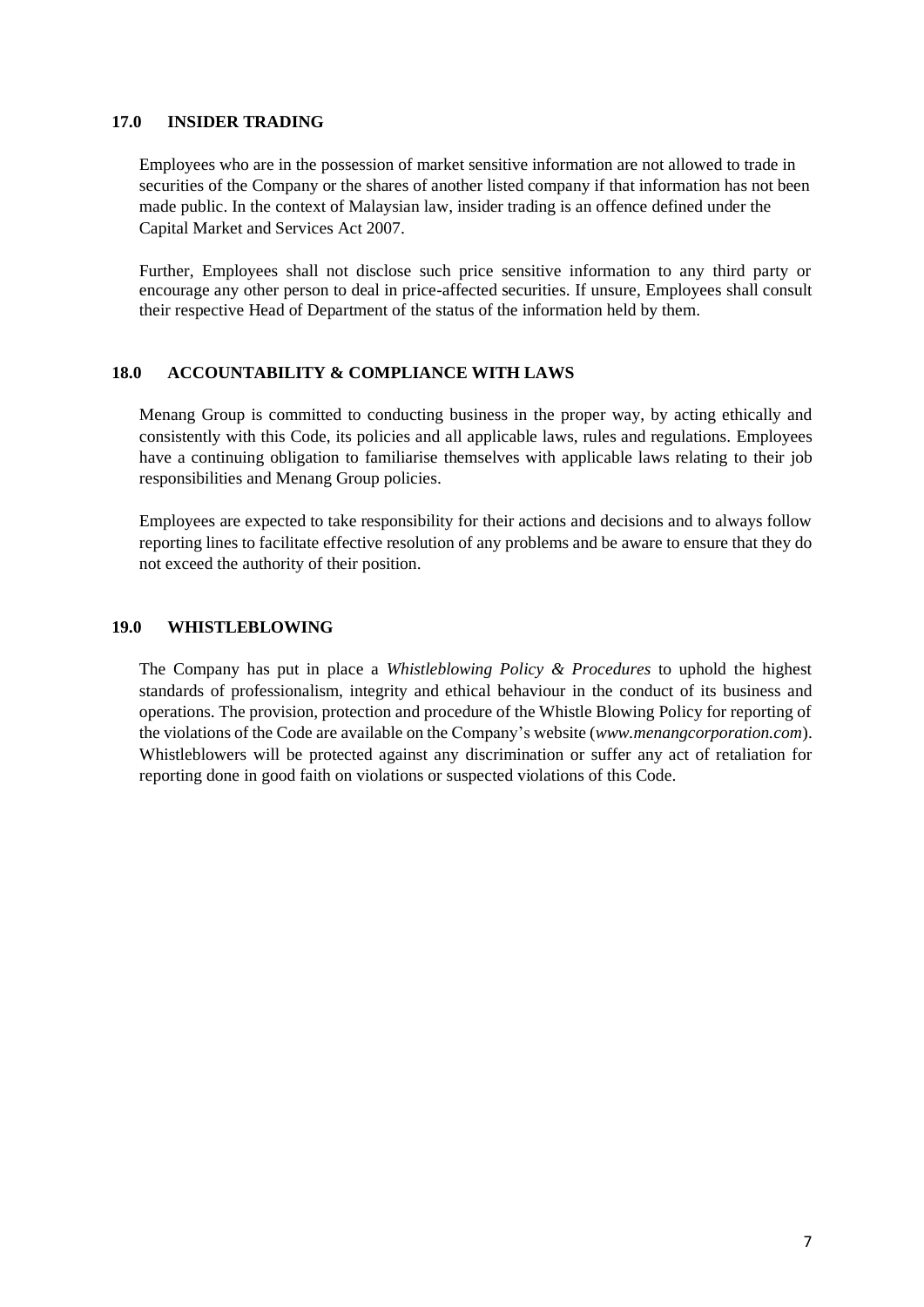# **SECTION D - CODE OF ETHICS FOR COMPANY DIRECTORS**

Further to the earlier provisions, Directors should at all times also observe in the performance of their duties the following:

# **20.0 CORPORATE GOVERNANCE**

- a) Should have a clear understanding of their fiduciary duties and the aims and purpose, capabilities and capacity of the Company;
- b) Should devote time and effort to attend meetings and to know what is required of the Board and each of its directors, and to discharge those functions;
- c) Should insist on being kept informed on all matters of importance to the Company in order to be effective in corporate management and ensure at all times that the Company is properly managed and effectively controlled;
- d) Should have access to the advice and services of the Company Secretary, who is responsible to the Board to ensure proper procedures, rules and regulations are complied with;
- e) Should at all times act with utmost good faith towards the Company in any transaction and to act honestly and responsibly in the exercise of his/her powers in discharging his/her duties; and
- f) Should be willing to exercise independent judgment and, if necessary, openly oppose if the vital interest of the Company is at stake.

# **21.0 RELATIONSHIP WITH STAKEHOLDERS & EMPLOYEES**

- a) Should be conscious of the interest of shareholders and other stakeholders of the Company;
- b) Should at all times promote professionalism and improve the competency of management and employees; and
- c) Should ensure adequate safety measures and provide proper protection to workers and employees at the workplace.

#### **22.0 SOCIAL RESPONSIBILITIES & SUSTAINABILITY**

a) Should ensure that the activities and the operations of the Company do not harm the interest and well-being of society at large and ensure a sustainable working environment is created.

| <b>Document Version</b> | Approved by                                            | <b>Effective Date</b> |
|-------------------------|--------------------------------------------------------|-----------------------|
| Version 1.0             | Board of Directors of<br>Menang Corporation (M) Berhad | 24 February 2020      |